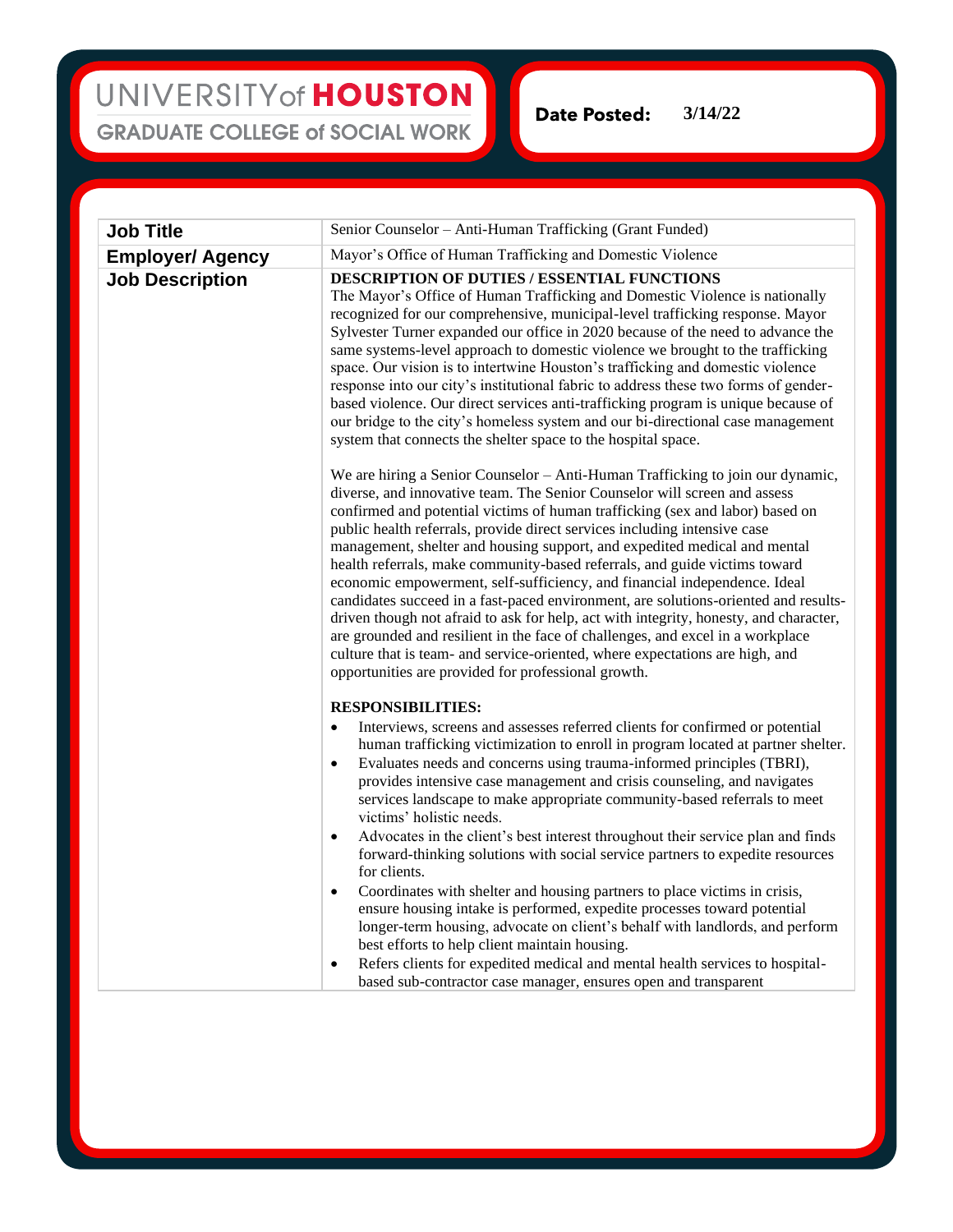communication, and works together with hospital-based case manager to serve clients' holistic needs.

- Collaborates with in-house workforce agency to help victims achieve financial independence and self-sufficiency through entrepreneur, job match, and info. session workforce tracks.
- Serves partner victim service agencies by providing resources, technical assistance where needed, and access to capacity-building resources.
- Maintains accurate and updated client records using VSTracking, participates in regular program and financial audits, and ensures timely reports are submitted when requested by the Director.
- Protects client confidentiality in handling personally identifiable information and records revealing victimization by following established and in-house policies and procedures.
- Excels in maintaining existing partnerships and expanding relations with the social services community to ensure clients' emergent needs are met.
- Moderate physical activity required (i.e., large-scale disaster shelter outreach, emergency food distribution, etc.) if office responding to an emergency disaster with the potential to increase vulnerability of clients and trafficking victimization of citizens.
- Prepares and delivers presentations on Houston's unique services platform for community and social service partners.
- Ability to travel between multiple locations.
- Performs all other duties as given.

#### **ESSENTIAL ATTRIBUTES/SOFT SKILLS:**

- Maintains professional boundaries, acts with integrity and maturity, and advances transparency and accountability in serving clients, as part of the Mayor's Office of Human Trafficking and Domestic Violence, and as part of Mayor Turner's administration.
- Organized and prompt.
- Can-do attitude with ability to navigate client crises.
- Confident: polished and well-spoken, with political and cultural awareness and sensitivity, and open to developing relationship and management skills.
- Motivated: high sense of integrity and dependability, with a strong sense of urgency.
- Articulate: ability to organize and translate tasks into clear updates.
- Team Player: ready to jump in where needed, able to see strengths instead of weaknesses in self and in teammates.
- Balanced: able to adapt to a high-paced environment and manage workplace stressors.
- Maturity and growth: has to be interested in professional growth demonstrated by the ability to accept feedback.
- Mid- to high-degree of self-awareness and emotional intelligence.
- Driving is an essential function of the job.

#### **WORKING CONDITIONS**

The position is physically comfortable; the individual has discretion about walking, standing, etc. There are no major sources of discomfort, i.e., essentially normal office environment with acceptable lighting, temperature and air

## UNIVERSITY of HOUSTON

**GRADUATE COLLEGE of SOCIAL WORK**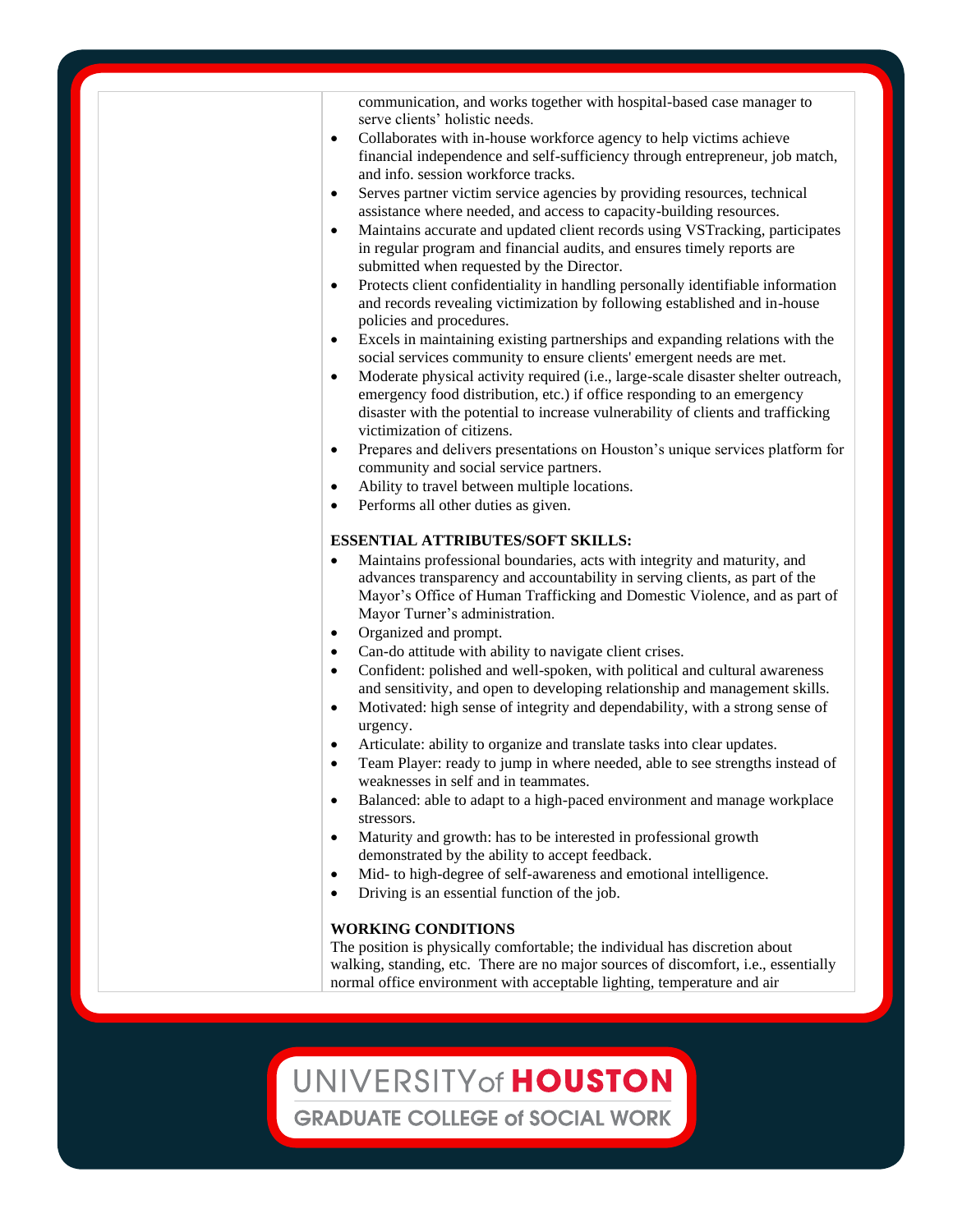|                | conditions.                                                                                                                                                   |
|----------------|---------------------------------------------------------------------------------------------------------------------------------------------------------------|
| Qualifications | <b>MINIMUM REQUIREMENTS</b>                                                                                                                                   |
|                | <b>EDUCATION REQUIREMENTS</b>                                                                                                                                 |
|                | Requires a Bachelor's degree in a social or behavioral science, such as Sociology,                                                                            |
|                | Psychology, Social Work or Counseling.                                                                                                                        |
|                | <b>EXPERIENCE REQUIREMENTS</b>                                                                                                                                |
|                | Three years of professional experience in counseling, or related social services<br>work are required.                                                        |
|                | A Master's degree in a social or behavioral science may substitute for two years of                                                                           |
|                | the experience requirement.                                                                                                                                   |
|                | LICENSE REQUIREMENTS                                                                                                                                          |
|                | A valid Texas Driver License and compliance with the City of Houston's policy<br>on driving (AP 2-2).                                                         |
|                | <b>PREFERENCES</b>                                                                                                                                            |
|                | **Preference shall be given to eligible veteran applicants provided such persons                                                                              |
|                | possess the qualifications necessary for competent discharge of the duties<br>involved in the position applied for, such persons are among the most qualified |
|                | candidates for the position, and all other factors in accordance with Executive                                                                               |
|                | Order 1-6.**                                                                                                                                                  |
|                | Preference will be given to applicants that possess:                                                                                                          |
|                | Proven experience working with this population, crisis and case management<br>$\bullet$                                                                       |
|                | experience.                                                                                                                                                   |
|                | Ability to communicate with staff with all levels of training and experience.<br>$\bullet$                                                                    |
|                | Ability to communicate clearly and effectively, both verbally and in writing.<br>$\bullet$<br>Bilingual (English/Spanish).<br>$\bullet$                       |
|                | Strong database management and record keeping skills.<br>$\bullet$                                                                                            |
|                | Medium level proficiency in information management systems, including<br>$\bullet$                                                                            |
|                | Microsoft Dynamics 365, Microsoft Office, SharePoint, Salesforce, with an                                                                                     |
|                | ability to quickly grasp specialized database programs.                                                                                                       |
|                | <b>GENERAL INFORMATION</b>                                                                                                                                    |
|                | <b>SELECTION / SKILLS TESTS REQUIRED</b>                                                                                                                      |
|                | All applicants should provide a resume and cover letter.                                                                                                      |
|                | <b>SAFETY IMPACT POSITION</b><br>YES                                                                                                                          |
|                | If yes, this position is subject to random drug testing and if a promotional position,                                                                        |
|                | candidate must pass an assignment drug test.                                                                                                                  |
|                | <b>GRANT FUNDED</b>                                                                                                                                           |
|                | Grants & Special Funded positions are dependent upon continued available funds.                                                                               |
|                | If funding is no longer available, employees may be laid off or transferred. Factors                                                                          |
|                | used in determining the salary offered include the candidate's qualifications as<br>well as the pay rates of other employees in this classification.          |
|                |                                                                                                                                                               |
|                |                                                                                                                                                               |
|                |                                                                                                                                                               |
|                |                                                                                                                                                               |

**GRADUATE COLLEGE of SOCIAL WORK**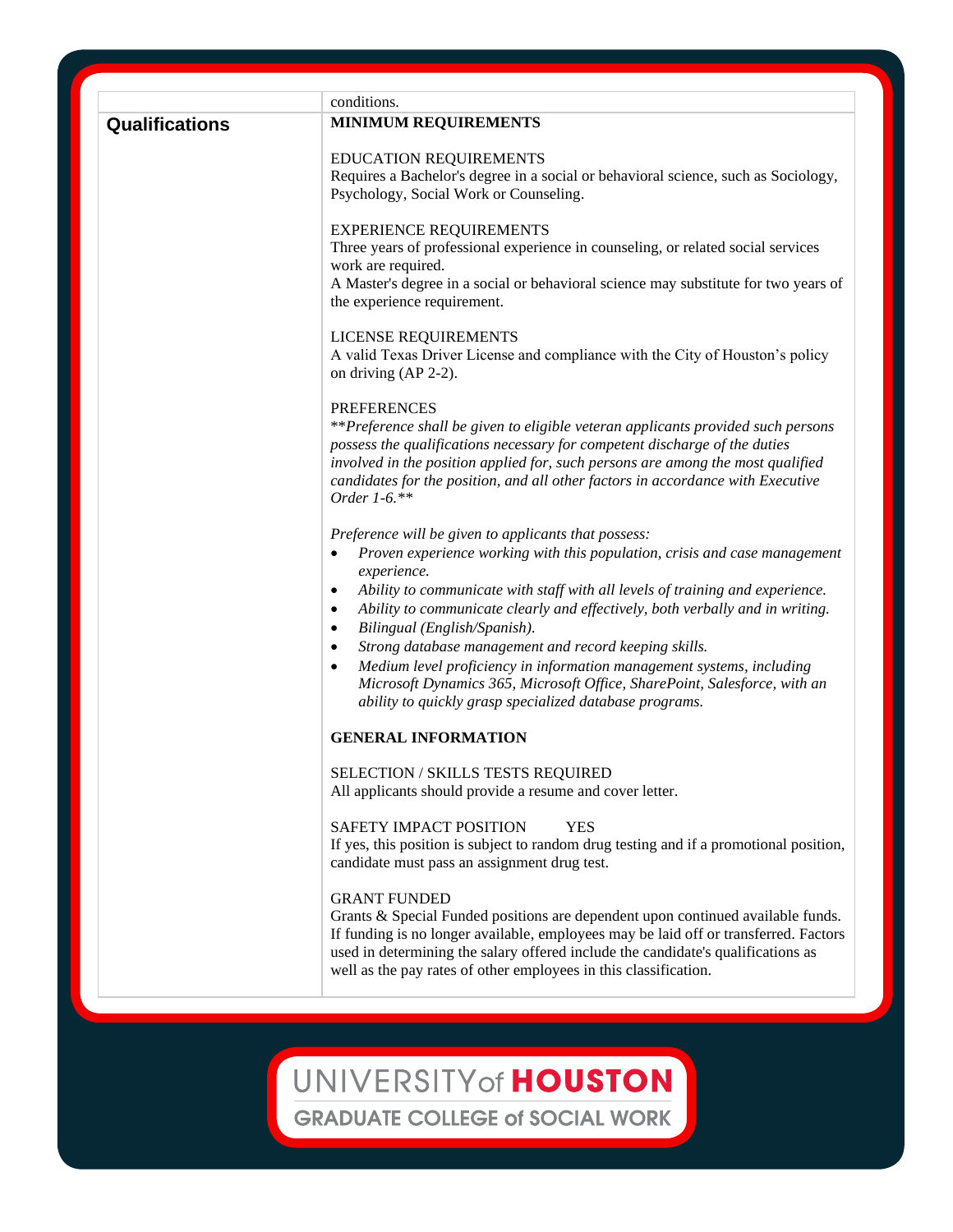|                           | <b>SALARY INFORMATION</b><br>Factors used in determining the salary offered include the candidate's<br>qualifications as well as the pay rates of other employees in this classification. |
|---------------------------|-------------------------------------------------------------------------------------------------------------------------------------------------------------------------------------------|
|                           | PAY GRADE: 22                                                                                                                                                                             |
| <b>Salary/Hours</b>       | \$2,048.00 Biweekly                                                                                                                                                                       |
|                           | Workdays & Hours: MONDAY – FRIDAY 8:00 AM – 5:00 PM* *Subject to<br>Change                                                                                                                |
|                           | The city offers a competitive benefits program, including competitively priced<br>health coverage and a defined contribution pension plan.                                                |
|                           | Benefits include:                                                                                                                                                                         |
|                           | Medical<br>$\bullet$                                                                                                                                                                      |
|                           | Dental<br>$\bullet$                                                                                                                                                                       |
|                           | Vision<br>$\bullet$                                                                                                                                                                       |
|                           | Wellness<br>$\bullet$                                                                                                                                                                     |
|                           | Life insurance<br>$\bullet$                                                                                                                                                               |
|                           | Long-term disability<br>$\bullet$                                                                                                                                                         |
|                           | Retirement pension<br>$\bullet$                                                                                                                                                           |
|                           | 457 deferred compensation plan<br>$\bullet$                                                                                                                                               |
|                           | <b>Employee Assistance Program</b><br>$\bullet$                                                                                                                                           |
|                           | 10 days of vacation each year<br>$\bullet$                                                                                                                                                |
|                           | 10 city holidays, plus one floating holiday<br>$\bullet$<br>Flexible schedules<br>$\bullet$                                                                                               |
|                           | Professional development opportunities<br>$\bullet$                                                                                                                                       |
|                           | Transportation/parking plan<br>$\bullet$                                                                                                                                                  |
|                           | Section 125 pretax deductions<br>$\bullet$                                                                                                                                                |
|                           | Dependent Care Reimbursement Plan<br>$\bullet$                                                                                                                                            |
|                           | Healthcare Flexible Spending Account<br>$\bullet$                                                                                                                                         |
|                           |                                                                                                                                                                                           |
|                           | For plan details, visit http://www.houstontx.gov/hr/benefits.html                                                                                                                         |
| <b>Address</b>            | 900 Bagby Street, Houston, TX 77002* * Subject to Change                                                                                                                                  |
| City, State, Zip          | Houston, TX 77002* * Subject to Change                                                                                                                                                    |
| <b>Contact Person</b>     | Minal Patel Davis, Director                                                                                                                                                               |
| <b>Telephone Number</b>   | Office: 832-393-0977<br>Cell: 832-596-9965                                                                                                                                                |
| <b>Email Address</b>      | minal.davis@houstontx.gov                                                                                                                                                                 |
| <b>Application Method</b> | <b>APPLICATION PROCEDURES</b>                                                                                                                                                             |
|                           | Only online applications will be accepted for this City of Houston job and must be<br>received by the Human Resources Department during active posting period.                            |
|                           | Applications must be submitted online at:<br>https://www.governmentjobs.com/careers/houston/jobs/3453705/senior-<br>counselor-grant-funded.                                               |

UNIVERSITY of HOUSTON **GRADUATE COLLEGE of SOCIAL WORK**